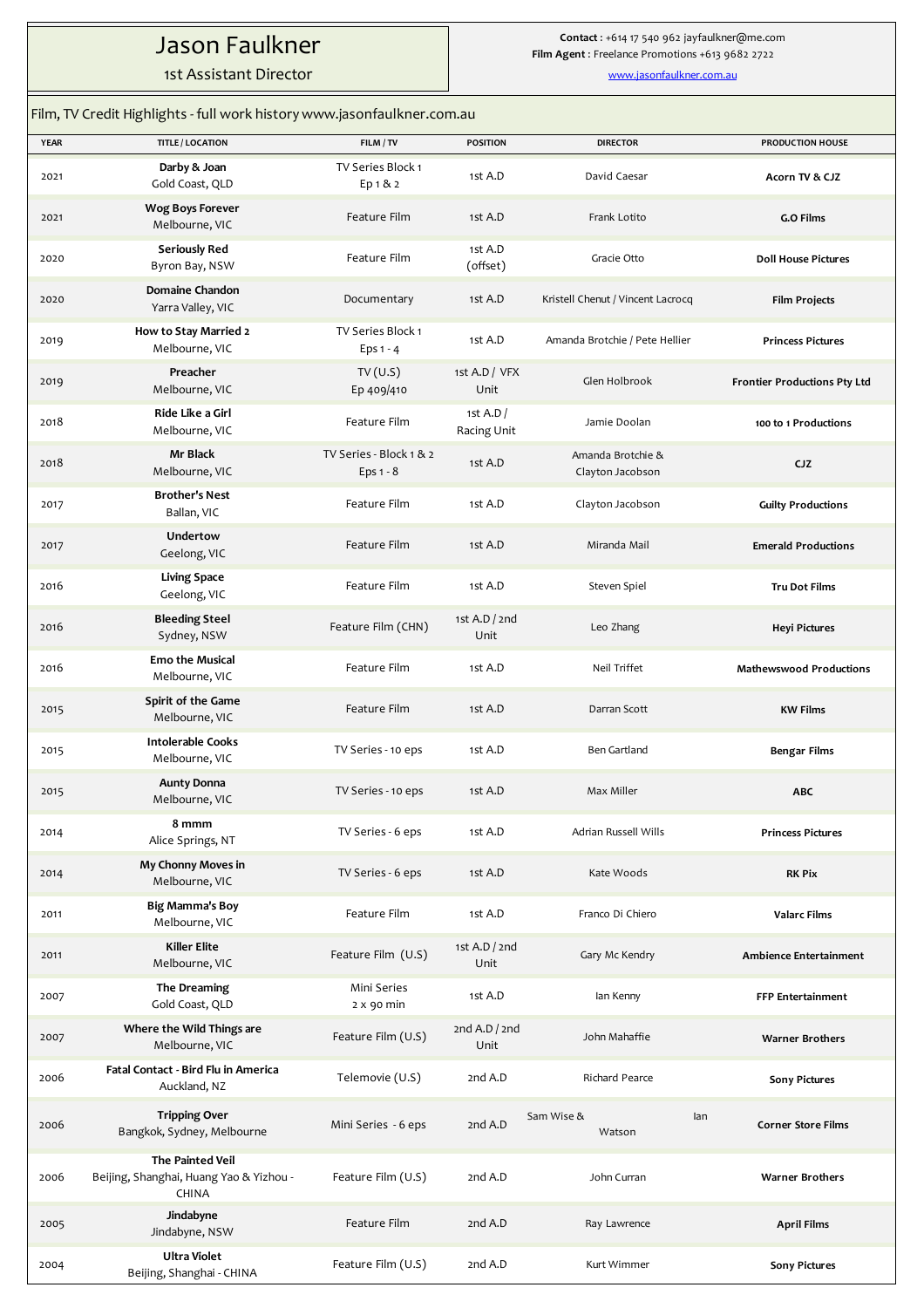| 2003 | Anacondas: Hunt for the Blood Orchid<br>Suva, FIJI            | Feature Film (U.S)  | 2nd A.D     | Dwight Little         | <b>Sony Pictures</b>           |
|------|---------------------------------------------------------------|---------------------|-------------|-----------------------|--------------------------------|
| 2003 | Love's Brother<br>Melbourne & Rome, Italy                     | Feature Film        | 2nd A.D     | Jan Sardi             | <b>Great Scott Productions</b> |
| 2002 | Darkness Falls<br>Melbourne, VIC                              | Feature Film (U.S)  | 2nd A.D     | Jonathon Liebsman     | <b>Revolution Studios</b>      |
| 2001 | <b>Dirty Deeds</b><br>Sydney, NSW                             | Feature Film        | 2nd A.D     | David Ceasar          | 9 Films                        |
| 2001 | Paradise Found<br>Prague, Czech Republic                      | Feature Film        | 2nd A.D     | Mario Andricheccio    | <b>Adelaide Motion Picture</b> |
| 2001 | Changi<br>Sydney, NSW                                         | Mini Series - 6 eps | 2nd A.D     | Kate Woods            | <b>ABC</b>                     |
| 2000 | Queen of the Damned<br>Melbourne, VIC                         | Feature Film (U.S)  | 2nd 2nd A.D | Michael Rymer         | <b>Warner Brothers</b>         |
| 2000 | <b>The Bank</b><br>Melbourne, VIC                             | Feature Film        | 2nd A.D     | Robert Connolly       | Arena Films                    |
| 2000 | Till Human Voices Wake Us<br>Melbourne, VIC                   | Feature Film        | 2nd A.D     | Michael Petroni       | <b>DND Films</b>               |
| 1999 | Chopper<br>Melbourne, VIC                                     | Feature Film        | 2nd A.D     | Andrew Dominik        | Pariah Films                   |
|      | TVC's Highlights - full work history www.jasonfaulkner.com.au |                     |             |                       |                                |
| 2022 | Toyota Corolla - Keep on smiling<br>Melbourne, VIC            | Commercial          | 1st A.D     | Beatrice Pegard       | Collider                       |
| 2022 | Repco - Centenary<br>Melbourne, VIC                           | Commercial          | 1st A.D     | Mitch Robinson        | <b>The Producers</b>           |
| 2022 | <b>Mountain Top</b><br>Melbourne, VIC                         | Commercial          | 1st A.D     | Damien McLinden       | <b>Hot Glue</b>                |
| 2022 | AFL - Season Launch<br>Melbourne, VIC                         | Commercial          | 1st A.D     | Chris Nelius          | Finch                          |
| 2022 | Vanguard - Invest in yourself<br>Melbourne, VIC               | Commercial          | 1st A.D     | <b>Brian Patto</b>    | <b>TBWA</b>                    |
| 2022 | <b>Mobile Tyre Service</b><br>Melbourne, VIC                  | Commercial          | 1st A.D     | Mitch Robinson        | <b>The Producers</b>           |
| 2022 | Inspired by Colorbond Steel<br>Mornington Pennisula, VIC      | Commercial          | Producer    | <b>Brad Sayers</b>    | Woodshed                       |
| 2021 | Ford Australia - Mega Shoot<br>Mornington Pennisula, VIC      | Commercial          | 1st A.D     | Curtis Hill           | Good Oil Films                 |
| 2021 | Jobs Victoria<br>Melbourne, VIC                               | Commercial          | 1st A.D     | Marty Moynihan        | <b>Accordion Productions</b>   |
| 2021 | Shingrix<br>Melbourne, VIC                                    | Commercial          | 1st A.D     | Jeffery Johnson       | <b>Truce Films</b>             |
| 2021 | <b>WWF - Regenerate Australia</b><br>Melbourne, VIC           | Commercial          | 1st A.D     | Will Horne            | Airbag                         |
| 2021 | OnePlus 9 Series - Lunarland<br>Melbourne, VIC                | Commercial          | 1st A.D     | Michael Gracey        | Finch                          |
| 2021 | <b>Mountain Top</b><br>Mt Hotham & Bright, VIC                | Commercial          | 1st A.D     | Damian McLindon       | <b>Hot Glue</b>                |
| 2021 | DJ Carl Cox - Prism<br>Melbourne, VIC                         | Commercial          | 1st A.D     | Warren Keuning        | <b>Tribu International</b>     |
| 2021 | <b>Midea - Breathless</b><br>Melbourne, VIC                   | Commercial          | 1st A.D     | Tao Wright            | The Producers                  |
| 2021 | <b>Fuso eCanter</b><br>Melbourne, VIC                         | Commercial          | 1st A.D     | Nigel Camilleri       | Safari                         |
| 2021 | Origin LPG Winter Campaign<br>Melbourne, VIC                  | Commercial          | 1st A.D     | <b>Brian Patto</b>    | <b>TBWA</b>                    |
| 2021 | <b>BCF'n Fun</b><br>Melbourne, VIC                            | Commercial          | 1st A.D     | <b>Barney Howells</b> | Sherpa                         |
| 2021 | Vanguard<br>Melbourne, VIC                                    | Commercial          | 1st A.D     | <b>Brian Patto</b>    | <b>TBWA</b>                    |